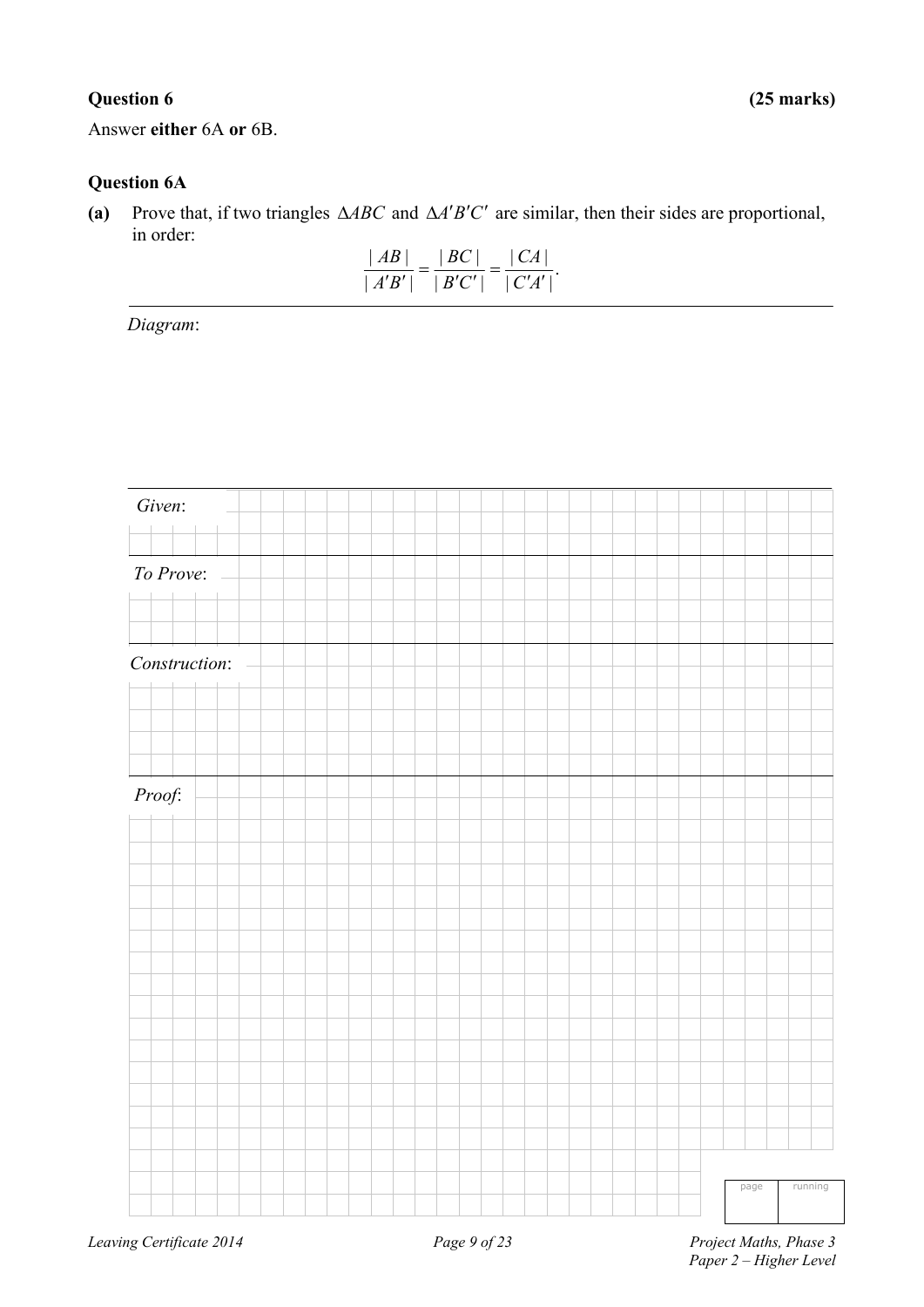**(b)** Given the line segment [*BC*], construct, without using a protractor or set square, a point *A* such that  $| \angle ABC | = 60^\circ$ . Show your construction lines.

 $B \longrightarrow C$